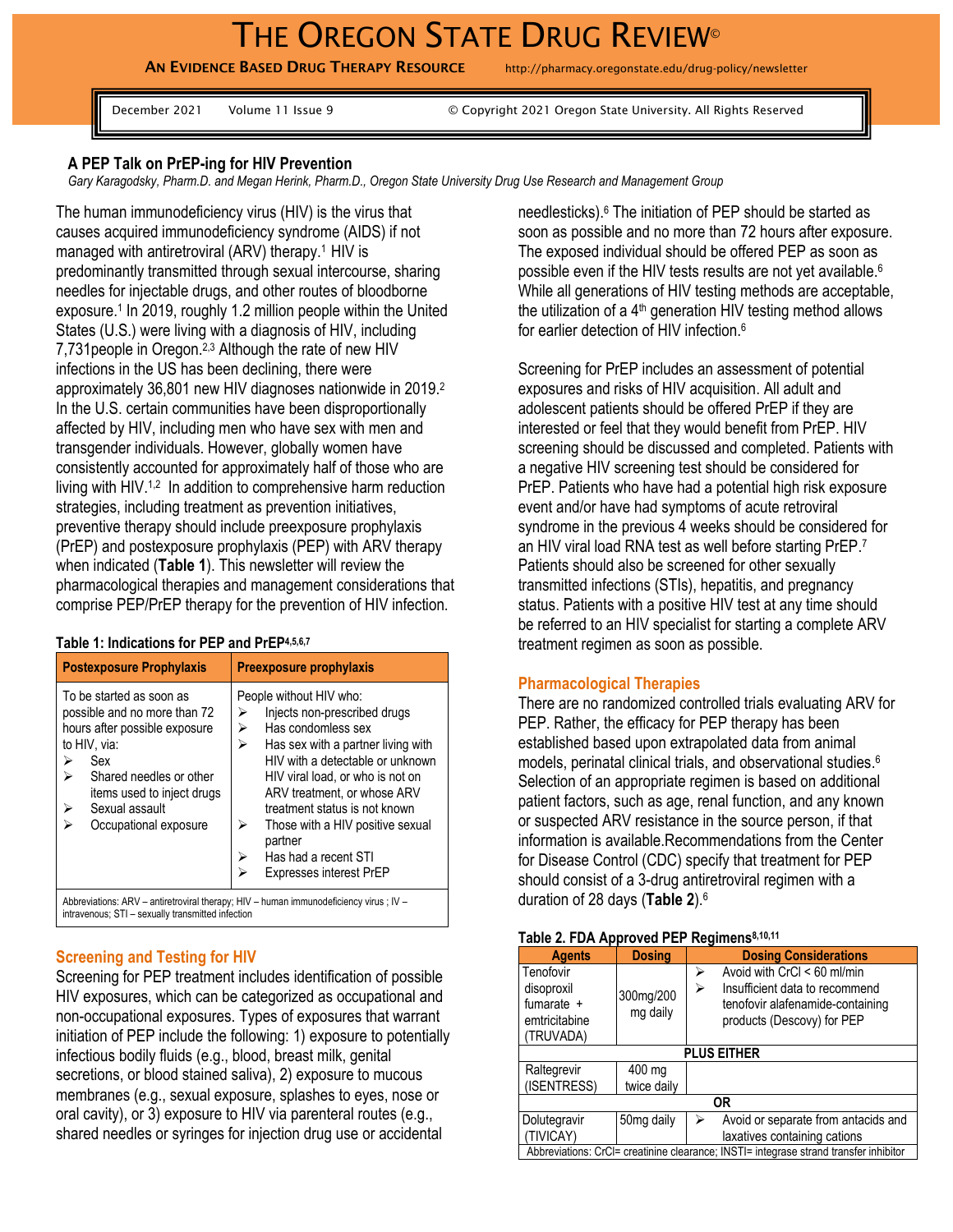Randomized, placebo controlled trials have demonstrated that daily administration of PrEP reduces the incidence of HIV among men who have sex with men by 42% to 86%.<sup>12</sup> The efficacy of PrEP in heterosexual men and women and persons who inject drugs has also been demonstrated. <sup>7</sup> FDA approved agents for PrEP consist of 2-drug ARV regimens, that are available in combination products (**Table 3**). Selection of the appropriate agent is based on renal function, cost and HIV exposure risk (e.g. Tenofovir alafenamide + emtricitabine has not been studied in individuals who inject drugs or in cis-gender females). PrEP should be taken continuously as long as continued HIV prevention is warranted.<sup>7</sup> There is limited data on the safety of the developing fetus when PrEP is used in pregnant patients,however, data available from the Antiretoviral Pregnancy Registry on pregnancy outcomes provide no evidence of adverse effects among fetuses exposed to PrEP therapies.<sup>7</sup> With the increased risk of HIV acquisition with exposure being present during pregnancy, pregnant people who are at risk for HIV exposure or ask to be on PrEP should be started on PrEP.<sup>7</sup>

## **Table 3. FDA Approved PrEP Regimens8,9**

| <b>Agents</b>                                         | <b>Dosing</b> |   | <b>Dosing Considerations</b> |
|-------------------------------------------------------|---------------|---|------------------------------|
| Tenofovir disoproxil                                  | 300mg/200     |   | Avoid with CrCl < 60 ml/min  |
| fumarate +                                            | mg daily      |   | Avoid if decreased bone      |
| emtricitabine                                         |               |   | mineral density              |
| (FTC/TDF; TRUVADA)                                    |               | ⋗ | Avoid with daily or high-    |
|                                                       |               |   | dose NSAIDs                  |
| Tenofovir alafenamide + 25mg/200 mg                   |               | ⋗ | Avoid with CrCl < 30 ml/min  |
| emtricitabine*                                        | daily         |   | Prefered if decreased bone   |
| (FTC/TAF; DESCOVY)                                    |               |   | mineral density              |
| Abbreviations: $C_rC_1 = \text{cr$ eatinine clearance |               |   |                              |

Abbreviations: CrCL = creatinine clearance

\*= Approval does not include those at risk from IV drug use or sexual acquisition from receptive vaginal sex.

Medication adherence is necessary to ensure successful therapy with both PEP and PrEP. Clinical trials have shown a clear association between observed efficacy and adherence to therapy, with little to no efficacy seen in participants with the lowest adherence rates.<sup>12,13</sup> Thus, identifying potential adherence barriers, providing education regarding common medication side effects, and reviewing patient's current medications are critical components of treatment. Recently, cabotegravir,the first injectable treatment was FDA approved for PrEP.<sup>14</sup> It is a long acting injectable given every 2 months after an initial oral lead-in period. It was studied in men, transgender women and cisgender women at risk of acquiring HIV.<sup>14</sup>

PEP and PrEP regimens are both generally well tolerated. Side effects associated with both PEP and PrEP therapy are typically mild, but may include nausea, fatigue, malaise, diarrhea, headache, and rash.6,7 Contrainidications to PEP and PrEP therapies can be found in **Table 4**. Concurrent medications should be screened to identify potential drug interactions that

may affect the efficacy, safety, or monitoring requirements of PEP and PrEP treatment.

#### **Table 4: Contraindications to PEP and PrEP Regimens6,7,8,9,10,11**

|           | <b>Contraindications and Precautions</b>                                                            |
|-----------|-----------------------------------------------------------------------------------------------------|
| $\bullet$ | Hypersensitivity to any single PEP or PrEP agent                                                    |
| $\bullet$ | Severe renal dysfunction (CrCl < 30ml/min)                                                          |
| $\bullet$ | Individuals with unknown (do not start PrEP) or positive HIV-1<br>status (Do not start PrEP or PEP) |
| $\bullet$ | Coadministration with dofetilide (dolutegravir only)                                                |
| ٠         | Certain medications (carbamazepine, phenobarbital, phenytoin,                                       |
|           |                                                                                                     |

**Follow Up and Monitoring**

rifampin)

For patients requiring either PEP or PrEP, ensuring that the patient has an established healthcare provider is imperative to ensure proper follow up and increase the likeliness of successful and sustainable HIV prevention. After the initiation of PEP, providers should monitor the patient's renal function, liver function tests, and complete blood count to assess for any developing toxicities starting at 2 weeks. 6 Patients should undergo repeat testing for HIV at 4 weeks and 3 months after therapy initiation. Repeat testing for hepatitis C and sexually transmitted infections (STIs) should also occur.<sup>6</sup> For patients on PrEP, monitoring includes HIV and pregnancy (for those who can become pregnant) screening every 3 months, STI screening at least every 6 months (or every 3 months if indicated), and renal function.<sup>7</sup>

Any person who is at continued risk for HIV exposure should continue to take PrEP. Harm reduction and sexual health and safety topics may be reviewed and/or the person may be offered referral to additional services for assistance. Patients on PrEP should also be evaluated for adherence and drug interactions at each visit.

## **Policy Needs and Impacts**

An individual's lack of awareness of risk for HIV transmission is a major barrier to appropriate prevention strategies. 15,16 Even with current government public health programs focused on increasing the awareness of risk and testing, those unaware of their HIV status account for 45% of new HIV transmissions.<sup>17</sup> The major barriers to awareness include: social stigma, cost of HIV testing, unawareness of risk factors and where to receive care for HIV. <sup>16</sup> There is a need for increased testing efforts and access to HIV treatment.

To enhance community education and access to resources, Oregon has empowered pharmacists to play a more active role in the screening and prevention of HIV. On June 23rd, 2021, the Oregon state legislature passed HB 2958, which